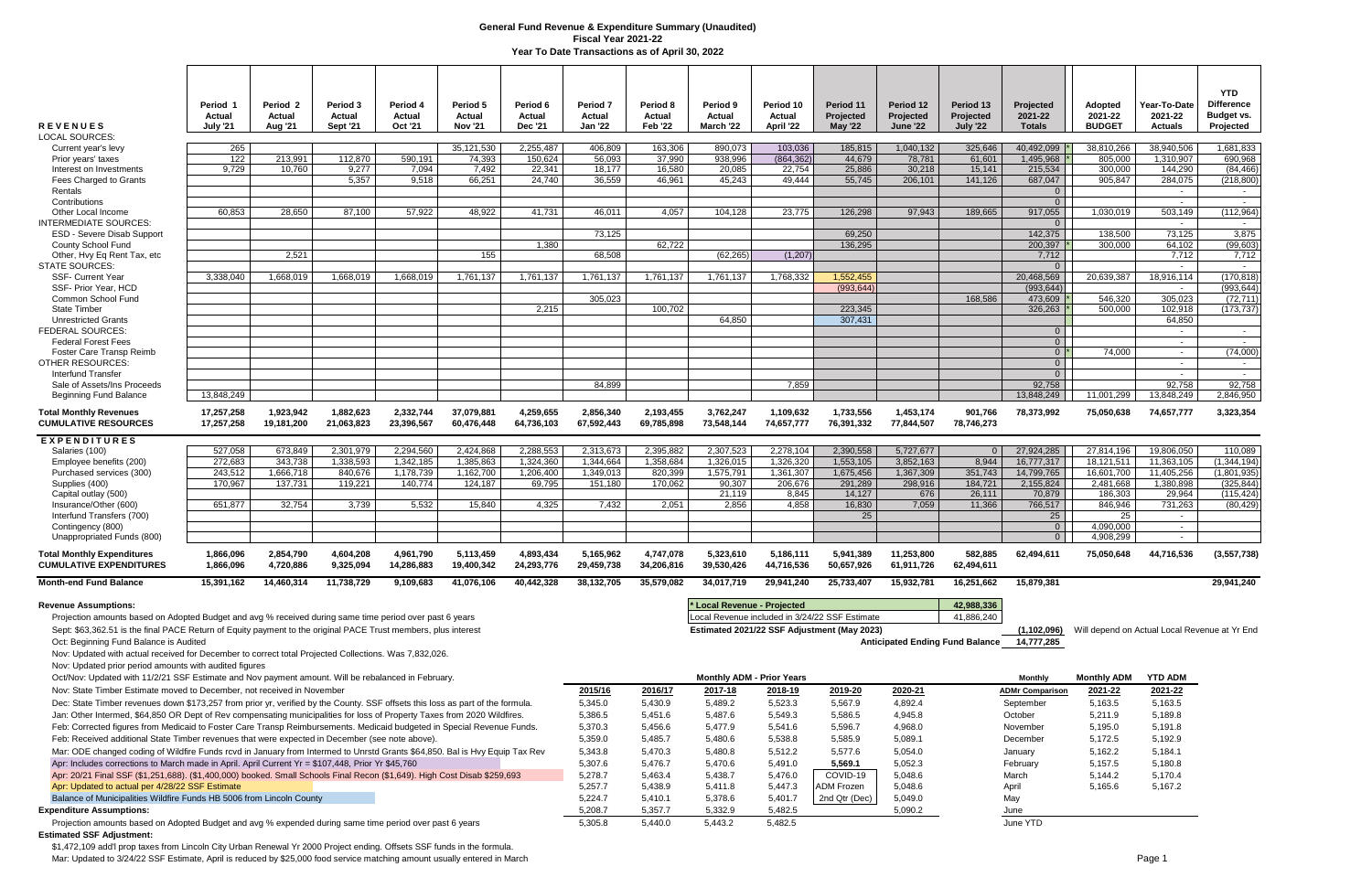## **Lincoln County School District Monthly Comparison - Projected to Actual April 2022**

| <b>REVENUES</b>                   | Projected | Actual     | <b>Actual</b><br><b>Compared to</b><br>Projected | <b>Comments</b>                                         |
|-----------------------------------|-----------|------------|--------------------------------------------------|---------------------------------------------------------|
|                                   |           |            |                                                  |                                                         |
| <b>LOCAL SOURCES:</b>             |           |            |                                                  |                                                         |
|                                   |           |            | $(65,980)$ *                                     | March Correction (\$4,412)                              |
| Current year's levy               | 169,016   | 103,036    |                                                  | April Revenue \$107,448<br>March Correction (\$910,127) |
| Prior years' taxes                | 32,783    | (864, 362) | $(897, 145)$ *                                   | April Revenue \$45,765                                  |
| Interest on Investments           | 18,123    | 22,754     | 4,630                                            | Rates Lower than Budgeted                               |
| Fees Charged to Grants            | 102,080   | 49,444     | (52, 636)                                        | Varies Mthly with Actual Grant Exp                      |
| Rentals                           |           |            |                                                  |                                                         |
| Contributions                     |           |            |                                                  |                                                         |
| Other Local Income                | 85,205    | 23,775     | (61, 430)                                        |                                                         |
|                                   |           |            |                                                  |                                                         |
| <b>INTERMEDIATE SOURCES:</b>      |           |            |                                                  |                                                         |
| ESD - Severe Disability Support   |           |            | ۰                                                |                                                         |
| County School Fund                |           |            | *                                                |                                                         |
|                                   |           |            |                                                  | (\$1,245) March Correction                              |
| Other, Hvy Eq Rent Tax, etc       |           | (1, 207)   | (1, 207)                                         | April Revenue \$38.00                                   |
| <b>STATE SOURCES:</b>             |           |            |                                                  |                                                         |
| <b>SSF- Current Year</b>          | 1,768,110 | 1,768,332  | $\ast$<br>222                                    | ODE adjustment                                          |
| <b>SSF-Prior Year</b>             |           |            | $\ast$                                           |                                                         |
| Common School Fund                |           |            | *                                                |                                                         |
| <b>State Timber</b>               |           |            |                                                  |                                                         |
| <b>Unrestricted Grants</b>        |           |            | *                                                |                                                         |
| <b>FEDERAL SOURCES:</b>           |           |            |                                                  |                                                         |
| <b>Federal Forest Fees</b>        |           |            |                                                  |                                                         |
| Foster Care Transport Reimb       | 7,400     |            | (7, 400)                                         |                                                         |
| <b>OTHER RESOURCES:</b>           |           |            |                                                  |                                                         |
| <b>Interfund Transfer</b>         |           |            |                                                  |                                                         |
| Sale of Assets/Ins Proceeds       |           | 7,859      | 7,859                                            | Ins Proceeds TAHS Wind Damage                           |
| <b>Beginning Fund Balance</b>     |           |            |                                                  |                                                         |
|                                   |           |            |                                                  |                                                         |
|                                   |           |            |                                                  | (\$915,784) March Correction                            |
| <b>Total Monthly Revenue</b>      | 2,182,717 | 1,109,632  | (1,073,085)                                      | (\$157,301) April Total                                 |
| <b>EXPENDITURES</b>               |           |            |                                                  |                                                         |
| Salaries (100)                    | 2,317,783 | 2,278,104  | (39, 678)                                        |                                                         |
| Employee benefits (200)           | 1,530,526 | 1,326,320  | (204, 206)                                       |                                                         |
| Purchased services (300)          | 1,421,383 | 1,361,307  | (60, 076)                                        |                                                         |
| Supplies (400)                    | 176,059   | 206,676    | 30,617                                           |                                                         |
| Capital outlay (500)              | 10,659    | 8,845      | (1, 814)                                         |                                                         |
| Insurance/Other (600)             | 8,691     | 4,858      | (3,834)                                          |                                                         |
| Interfund Transfers (700)         |           |            |                                                  |                                                         |
| Contingency (800)                 |           |            |                                                  |                                                         |
| Unappropriated Funds (800)        |           |            |                                                  |                                                         |
|                                   |           |            |                                                  |                                                         |
| <b>Total Monthly Expenditures</b> | 5,465,101 | 5,186,111  | (278, 991)                                       |                                                         |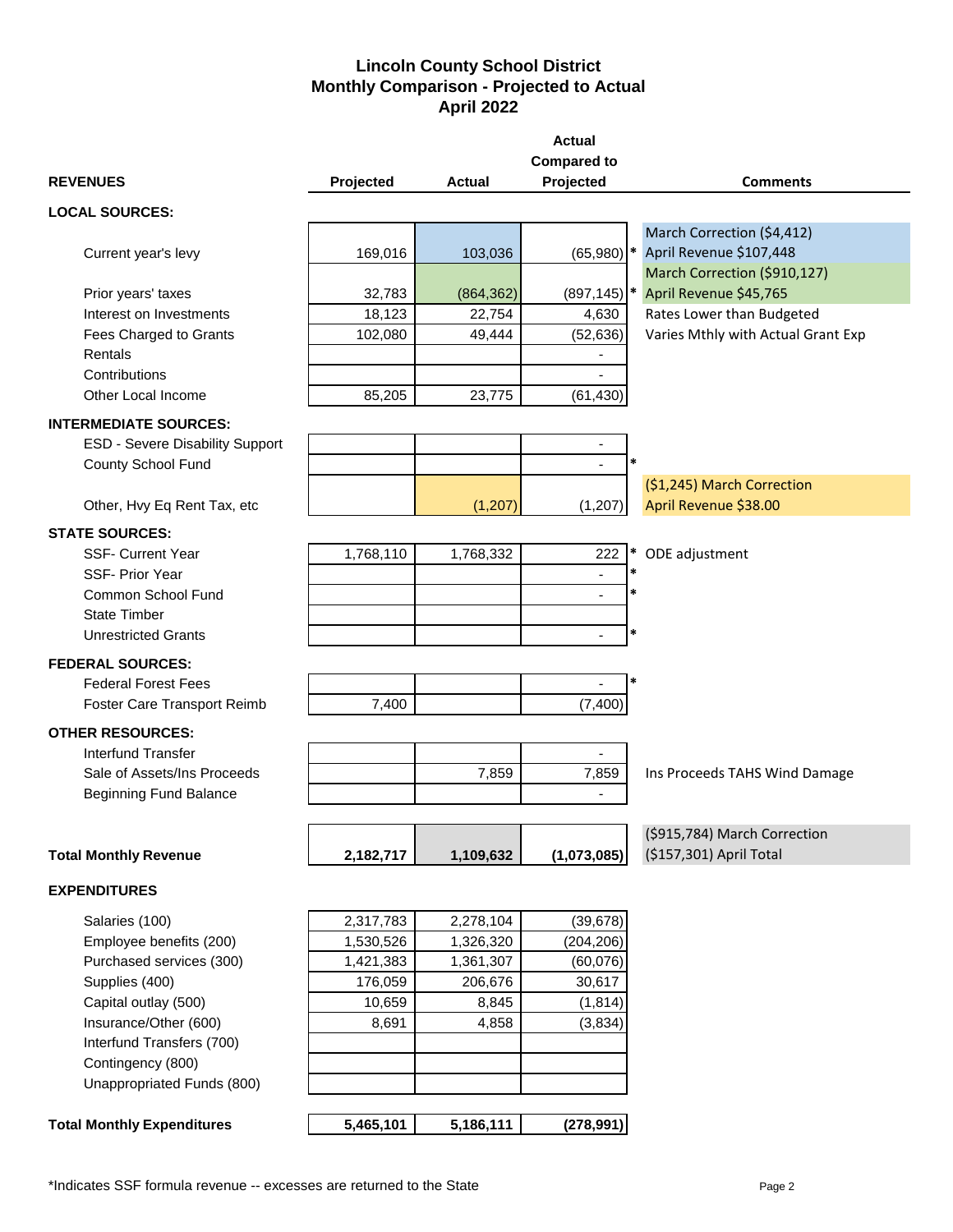### **Lincoln County School District Purchased Services Monthly Comparison April 30, 2022**

|                            | July           |   | Aug           | <b>Sept</b>               |   | Oct        |   | <b>Nov</b> | <b>Dec</b> |   | Jan        |   | Feb        |   | <b>March</b> | <b>April</b> | May | June | <b>YTD Total</b> |
|----------------------------|----------------|---|---------------|---------------------------|---|------------|---|------------|------------|---|------------|---|------------|---|--------------|--------------|-----|------|------------------|
| Professional               |                |   |               |                           |   |            |   |            |            |   |            |   |            |   |              |              |     |      |                  |
| <b>Instruction Svcs</b>    | 598            |   | 30,284        | 20,408                    |   | 86,775     |   | 53,307     | 56,614     | F | 166,749    |   | 22,450     |   | 114,883      | 132,401      |     |      | 684,468          |
| <b>Cleaning Services</b>   | 151,489        |   | 158,246       | 154,868                   |   | 154,868    |   | 154,868    | 154,868    |   | 154,868    |   | 154,868    |   | 154,868      |              |     |      | 1,393,809        |
| Repairs &                  |                |   |               |                           |   |            |   |            |            |   |            |   |            |   |              |              |     |      |                  |
| Maintenance                | 12,587         |   | 29,777        | 32,280                    |   | 14,816     |   | 6,086      | 27,458     |   | 19,333     |   | 4,802      |   | 16,315       | 32,102       |     |      | 195,556          |
| Rentals                    | 296            |   | 1,880         | 9,858                     |   |            |   |            |            |   | 436        |   | 1,866      |   |              | 599          |     |      | 14,934           |
| <b>Utilities</b>           | 13,398         | B | 95.575        | 71,191                    |   | 102.994    |   | 113.591    | 131.061    |   | 161,095    |   | 129,857    |   | 132.303      | 174,364      |     |      | 1,125,428        |
| Transportation             |                |   | 122,626       | 127,731                   |   | 348,622    |   | 398,449    | 362,264    |   | 386,955    | G | 36,286     | G | 698,948      | 489,037      |     |      | 2,970,917        |
| Travel                     |                |   | 3,531         | 2,523                     |   | 7,030      |   | 4,326      | 8,607      |   | 9,262      |   | 7,207      |   | 5,862        | 13,304       |     |      | 61,653           |
| Telephone                  | 4,357          |   | 7,418         | 8,355                     |   | 4,337      |   | 13,207     | 8,554      |   | 8,364      |   | 2,917      |   | 3,138        | 12,822       |     |      | 73,468           |
| Postage                    | 4,237          |   | 1,317         | 1,327                     |   | 2,781      |   | 3,276      | 5,261      |   | 2,397      |   | 2,447      |   | 3,161        | 4,420        |     |      | 30,624           |
| Advertising                |                |   | 15            | 895                       |   |            |   |            |            |   | 1,055      |   | 199        |   | 2,850        | 366          |     |      | 5,380            |
| Printing & Binding         | 5,235          |   | 17,683        | 11,440                    |   | 13,018     |   | 6,351      | 16,382     |   | 14,660     |   | 8,717      | H | 385          | 20,580       |     |      | 114,451          |
| Data Lines                 |                |   | 89            | 117                       |   | 89         |   | 89         | 89         |   | 460        |   | 157        |   | 157          | 157          |     |      | 1,402            |
| Charter School             |                |   |               |                           |   |            |   |            |            |   |            |   |            |   |              |              |     |      |                  |
| Payments                   |                | C | 1,165,121     | 388,616                   | D | 431,505    |   | 412,642    | 412,642    |   | 412,642    |   | 412,642    |   | 412,642      | 412,642      |     |      | 4,461,094        |
| Tuition                    |                |   |               |                           |   |            |   |            |            |   | 2,296      |   | 23,724     |   | 21,428       | 23,724       |     |      | 71,172           |
| <b>Audit Services</b>      |                | Ε | 11,270        |                           |   | 1,200      | Е | (11, 270)  | 15,050     |   |            |   |            |   |              |              |     |      | 16,250           |
| Legal Services             |                |   | 7,275         | 7,543                     |   | 6,145      |   | 6,157      | 3,623      |   | 1,441      |   | 8,973      |   | 8,515        | 2,257        |     |      | 51,928           |
| Architect/Engineer         |                |   |               |                           |   |            |   |            |            |   |            |   |            |   |              |              |     |      |                  |
| Services                   |                |   |               |                           |   |            |   |            |            |   |            |   |            |   |              |              |     |      | $\sim$           |
| Negotiation/Labor          |                |   |               |                           |   |            |   |            |            |   |            |   |            |   |              |              |     |      |                  |
| <b>Consulting Svcs</b>     |                |   |               |                           |   |            |   |            |            |   |            |   |            |   |              |              |     |      | $\sim$           |
| Management                 |                |   |               |                           |   |            |   |            |            |   |            |   |            |   |              |              |     |      |                  |
| Services                   |                |   |               |                           |   |            |   |            |            |   |            |   |            |   |              |              |     |      |                  |
| Data                       |                |   |               |                           |   |            |   |            |            |   |            |   |            |   |              |              |     |      |                  |
| Processing/Tech            |                |   |               |                           |   |            |   |            |            |   |            |   |            |   |              |              |     |      |                  |
| Svcs                       | 500            |   | 3,000         |                           |   | 3,000      |   | 1,500      |            |   | 3,000      |   |            |   |              | 3,000        |     |      | 14,000           |
| <b>Election Services</b>   |                |   | 37            |                           |   |            |   |            |            |   |            |   |            |   |              |              |     |      | 37               |
| <b>Other General Prof</b>  |                |   |               |                           |   |            |   |            |            |   |            |   |            |   |              |              |     |      |                  |
| Svcs                       | 50,288         |   | 11,575        | 3,525                     |   | 1,589      |   | 122        | 3,928      |   | 4,003      |   | 3,287      |   | 336          | 39,533       |     |      | 118,185          |
|                            |                |   |               |                           |   |            |   |            |            |   |            |   |            |   |              |              |     |      |                  |
| <b>Total</b>               | 242,985        |   | 1,666,718     | 840,676                   |   | 1,178,769  |   | 1,162,700  | 1,206,400  |   | 1,349,013  |   | 820,398    |   | 1,575,791    | 1,361,307    |     |      | 11,404,757       |
| For Reference Only:        |                |   |               |                           |   |            |   |            |            |   |            |   |            |   |              |              |     |      |                  |
| <b>Less Transportation</b> |                |   |               | $(122, 626)$ $(127, 731)$ |   | (348, 622) |   | (398, 449) | (362, 264) |   | (386, 955) |   | (36, 286)  |   | (698, 948)   | (489, 037)   |     |      |                  |
| Less Charter               |                |   |               |                           |   |            |   |            |            |   |            |   |            |   |              |              |     |      |                  |
| <b>School Payments</b>     | $\blacksquare$ |   | (1, 165, 121) | (388, 616)                |   | (431, 505) |   | (412, 642) | (412, 642) |   | (412, 642) |   | (412, 642) |   | (412, 642)   | (412, 642)   |     |      |                  |
| <b>Balance of</b>          |                |   |               |                           |   |            |   |            |            |   |            |   |            |   |              |              |     |      |                  |
| <b>Purchased Svcs</b>      | 242,985 A      |   | 378,971       | 324,329                   |   | 398,642    |   | 351,609    | 431,494    |   | 549,416    |   | 371,470    |   | 464,201      | 459,629      | ٠   |      |                  |

### **Notes:**

A: Removing Transportation & Charter Payments with their irregular payment patterns from the totals smooths the monthly totals for comparison purposes. For Reference Only.

B: June bills are paid from prior year budget. July bills are paid in August.

C: July Charter payments paid in August. July was \$776,505, August was \$388,616. Double payment in July to frontload, no payment in May.

D: Recalculated LCCT payments for July - October due to increase in actual ADM vs budgeted ADM

E: Prior Year Audit expense, moved to Accounts Payable in Prior Year's Financial Report

F: \$70,121 OCCC Dual Credit, Early College, CNAs Program, Class Fees, \$69,790 ESS Subs, \$15,749 Special Ed contracts, \$10,832 Prof Development

G: January Transportation invoice will be paid in March

H: New Copier Lease Transition - Double payment to be made in April

I: No invoice received - following up with Sodexo Custodial

J: \$33,333 Balance of contract with Toledo PD for West Area SRO, \$5,500 Seashore Property Appraisal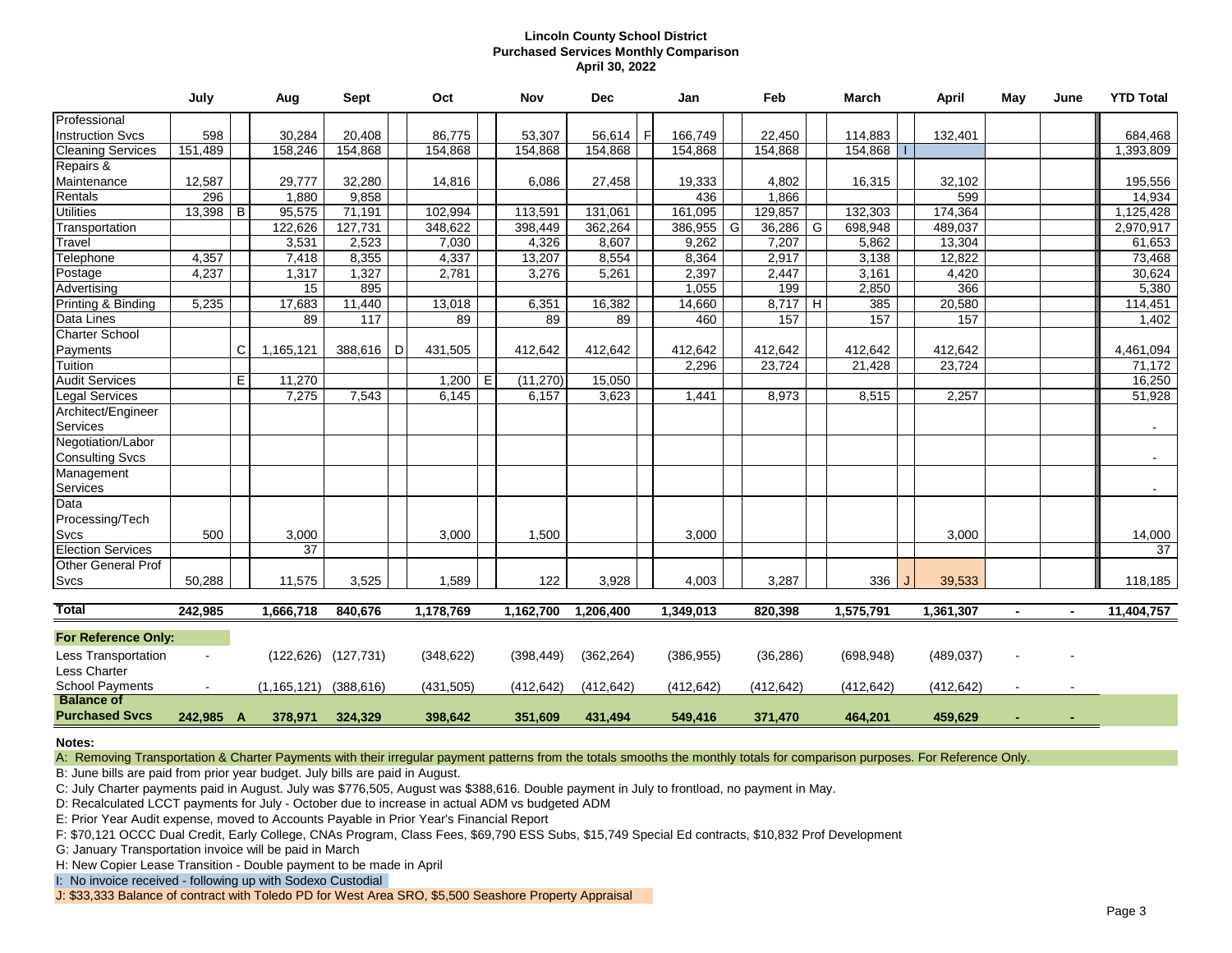|                                              | <b>Budget</b>         | Encumb'd    | <b>YTD Actual</b>      | Remaining                |                                            |
|----------------------------------------------|-----------------------|-------------|------------------------|--------------------------|--------------------------------------------|
| <b>Special Revenues &amp; Grants</b>         |                       |             |                        |                          |                                            |
| (200-285 & 900-994)                          |                       |             |                        |                          | Pre-School Promise                         |
| Revenues:<br>Local                           | 625,708               |             |                        |                          | Revenues:<br>State                         |
|                                              |                       |             | 1,003,305              | (377, 597)               |                                            |
| Intermediate                                 |                       |             |                        |                          | Beg. Fund Balance<br><b>Total Revenues</b> |
| <b>State</b>                                 | 5,720,784             |             | 1,178,246              | 4,542,538                |                                            |
| Federal                                      | 24,373,186            |             | 4,756,803              | 19,616,383               |                                            |
| <b>Fund Tfrs/Asset Sales</b>                 |                       |             |                        | 914,012                  | Expenditures:<br>Instruction               |
| Beg. Fund Balance *<br><b>Total Revenues</b> | 914,012<br>31,633,690 |             | 1,160,133<br>8,098,487 | 30,473,557<br>23,535,203 | <b>Support Services</b>                    |
|                                              |                       |             |                        |                          |                                            |
| Expenditures:                                |                       |             |                        |                          | Enterprise<br>Facilities Acq & Co          |
| Instruction                                  | 10,900,647            | 3,035,646   | 3,445,287              | 4,419,715                | <b>End Fund Balance</b>                    |
| <b>Support Services</b>                      | 7,250,119             | 1,397,166   | 3,056,389              | 2,796,564                | <b>Total Expenditures</b>                  |
| Enterprise                                   | 893,889               | 79,372      | 186,588                | 627,929                  | <b>Fund Balance</b>                        |
| Facilities Acq & Const                       | 7,866,878             | 3,787,950   | 2,268,376              | 1,810,552                |                                            |
| End Fund Bal/Tfrs                            | 4,722,157             |             |                        | 4,722,157                |                                            |
| <b>Total Expenditures</b>                    | 31,633,690            | 8,300,134   | 8,956,639              | 14,376,916               | Student Investment /                       |
| <b>Fund Balance</b>                          |                       |             | (858, 152)             |                          | Revenues:                                  |
|                                              |                       |             |                        |                          | <b>State</b>                               |
| <b>Indigenous Peoples (286)</b>              |                       |             |                        |                          | Beg. Fund Balance                          |
| Revenues:                                    |                       |             |                        |                          | <b>Total Revenues</b>                      |
| Local                                        |                       |             |                        |                          |                                            |
| <b>Fund Tfrs/Asset Sales</b>                 |                       |             | 3,316                  | (3,316)                  | Expenditures:<br>Instruction               |
| Beg. Fund Balance*<br><b>Total Revenues</b>  | 0                     | 0           | 3,316                  | 0<br>(3, 316)            | <b>Support Services</b>                    |
|                                              |                       |             |                        |                          |                                            |
| Expenditures:                                |                       |             |                        |                          | Enterprise<br>Facilities Acq & Co          |
| Instruction                                  |                       |             |                        | 0                        | <b>End Fund Balance</b>                    |
| <b>Support Services</b>                      |                       |             |                        |                          | <b>Total Expenditures</b>                  |
| <b>End Fund Balance</b>                      |                       |             |                        |                          | <b>Fund Balance</b>                        |
| <b>Total Expenditures</b>                    | $\mathbf 0$           | $\mathbf 0$ | $\mathbf 0$            | 0                        |                                            |
| <b>Fund Balance</b>                          |                       |             | 3,316                  |                          | Curriculum (290)                           |
|                                              |                       |             |                        |                          | Revenues:                                  |
|                                              |                       |             |                        |                          | Transfers                                  |
| <b>Musical Instruments (287)</b>             |                       |             |                        |                          | Beg. Fund Balance                          |
| Revenues:                                    |                       |             |                        |                          | <b>Total Revenues</b>                      |
| <b>Transfers</b>                             |                       |             |                        |                          |                                            |
| Beg. Fund Balance*                           | 300,000               |             | 296,300                | 3,700                    | Expenditures:                              |
| <b>Total Revenues</b>                        | 300,000               |             | 296,300                | 3,700                    | Instruction                                |
|                                              |                       |             |                        |                          | <b>Support Services</b>                    |
| Expenditures:                                |                       |             |                        |                          | <b>End Fund Balance</b>                    |
| Instruction                                  | 300,000               | 3,276       | 129,249                | 167,475                  | <b>Total Expenditures</b>                  |
| <b>Support Services</b>                      |                       |             | 10,836                 | (10, 836)                | <b>Fund Balance</b>                        |
| End Fund Balance                             |                       |             |                        |                          |                                            |
| <b>Total Expenditures</b>                    | 300,000               | 3,276       | 140,084                | 156,640                  |                                            |
| Eund Polonco                                 |                       |             | 456, 246               |                          |                                            |

|                                                             | <b>Budget</b> | Encumb'd  | <b>YTD Actual</b> | Remaining    |                                         | <b>Budget</b> | Encumb'd | <b>YTD Actual</b> | Remaining |                                             | <b>Budget</b> | Encumb'd | <b>YTD Actual</b> | Remaining  |
|-------------------------------------------------------------|---------------|-----------|-------------------|--------------|-----------------------------------------|---------------|----------|-------------------|-----------|---------------------------------------------|---------------|----------|-------------------|------------|
| <b>Special Revenues &amp; Grants</b><br>(200-285 & 900-994) |               |           |                   |              | Pre-School Promise (288)                |               |          |                   |           | Small Schools Grant (291) WHS & Toledo 7-12 |               |          |                   |            |
| Revenues:                                                   |               |           |                   |              | Revenues:                               |               |          |                   |           | Revenues:                                   |               |          |                   |            |
| Local                                                       | 625,708       |           | 1,003,305         | (377, 597)   | <b>State</b>                            | 459,648       |          | 231,468           | 228,180   | Local                                       | 2,000         |          | 714               | 1,286      |
| Intermediate                                                |               |           |                   |              | Beg. Fund Balance*                      |               |          |                   |           | State                                       | 71,623        |          |                   | 71,623     |
| State                                                       | 5,720,784     |           | 1,178,246         | 4,542,538    | <b>Total Revenues</b>                   | 459,648       |          | 231,468           | 228,180   | Beg. Fund Balance *                         | 187,582       |          | 183,526           | 4,056      |
| Federal                                                     | 24,373,186    |           | 4,756,803         | 19,616,383   |                                         |               |          |                   |           | <b>Total Revenues</b>                       | 261,205       |          | 184,239           | 76,966     |
| Fund Tfrs/Asset Sales                                       |               |           |                   | 914,012      | Expenditures:                           |               |          |                   |           |                                             |               |          |                   |            |
| Beg. Fund Balance                                           | 914,012       |           | 1,160,133         | 30,473,557   | Instruction                             | 406,875       | 111,349  | 234,159           | 61,367    | Expenditures:                               |               |          |                   |            |
| <b>Total Revenues</b>                                       | 31,633,690    |           | 8,098,487         | 23,535,203   | <b>Support Services</b>                 | 50,773        | 14,605   | 24,866            | 11,302    | Instruction                                 | 79,964        | 16,770   | 28,589            | 34,605     |
|                                                             |               |           |                   |              | Enterprise                              | 2,000         | 229      | 869               | 903       | <b>Support Services</b>                     | 107,618       | 2,233    | 2,059             | 103,326    |
| Expenditures:                                               |               |           |                   |              | Facilities Acq & Const                  |               |          |                   |           | Enterprise                                  |               |          |                   |            |
| Instruction                                                 | 10,900,647    | 3,035,646 | 3,445,287         | 4,419,715    | <b>End Fund Balance</b>                 |               |          |                   |           | Facilities Acq & Const                      |               |          |                   |            |
| <b>Support Services</b>                                     | 7,250,119     | 1,397,166 | 3,056,389         | 2,796,564    | <b>Total Expenditures</b>               | 459,648       | 126,183  | 259,893           | 73,571    | <b>End Fund Balance</b>                     | 73,623        |          |                   | 73,623     |
| Enterprise                                                  | 893,889       | 79,372    | 186,588           | 627,929      | <b>Fund Balance</b>                     |               |          | (28, 425)         |           | <b>Total Expenditures</b>                   | 261,205       | 19,003   | 30,647            | 211,554    |
| Facilities Acq & Const                                      | 7,866,878     | 3,787,950 | 2,268,376         | 1,810,552    |                                         |               |          |                   |           | <b>Fund Balance</b>                         |               |          | 153,592           |            |
| End Fund Bal/Tfrs                                           | 4,722,157     |           |                   | 4,722,157    |                                         |               |          |                   |           |                                             |               |          |                   |            |
| <b>Total Expenditures</b>                                   | 31,633,690    | 8,300,134 | 8,956,639         | 14,376,916   | <b>Student Investment Account (289)</b> |               |          |                   |           | <b>High School Success (292)</b>            |               |          |                   |            |
| <b>Fund Balance</b>                                         |               |           | $(858, 152)$ ***  |              | Revenues:                               |               |          |                   |           | Revenues:                                   |               |          |                   |            |
|                                                             |               |           |                   |              | <b>State</b>                            | 4,559,479     |          | 3,478,509         | 1,080,970 | <b>State</b>                                | 1,632,291     |          | 875,763           | 756,528    |
| Indigenous Peoples (286)                                    |               |           |                   |              | Beg. Fund Balance*                      |               |          |                   |           | Beg. Fund Balance *                         |               |          |                   |            |
| Revenues:                                                   |               |           |                   |              | <b>Total Revenues</b>                   | 4,559,479     |          | 3,478,509         | 1,080,970 | <b>Total Revenues</b>                       | 1,632,291     |          | 875,763           | 756,528    |
| Local                                                       |               |           |                   |              |                                         |               |          |                   |           |                                             |               |          |                   |            |
| <b>Fund Tfrs/Asset Sales</b>                                |               |           | 3,316             | (3,316)      | Expenditures:                           |               |          |                   |           | Expenditures:                               |               |          |                   |            |
| Beg. Fund Balance*                                          |               |           |                   | 0            | Instruction                             | 1,850,227     | 407,384  | 1,003,294         | 439,548   | Instruction                                 | 881,596       | 115,216  | 559,946           | 206,434    |
| <b>Total Revenues</b>                                       | $\Omega$      | $\Omega$  | 3,316             | (3,316)      | <b>Support Services</b>                 | 2,709,253     | 557,987  | 1,403,738         | 747,528   | <b>Support Services</b>                     | 742,659       | 174,348  | 491,494           | 76,817     |
|                                                             |               |           |                   |              | Enterprise                              |               |          |                   |           | Enterprise                                  | 20,000        |          | 1,619             | 18,381     |
| Expenditures:                                               |               |           |                   |              | Facilities Acq & Const                  |               |          |                   |           | Facilities Acq & Const                      | 60,000        |          |                   | 60,000     |
| Instruction                                                 |               |           |                   | $\mathbf{0}$ | <b>End Fund Balance</b>                 |               |          |                   |           | <b>End Fund Balance</b>                     |               |          |                   |            |
| <b>Support Services</b>                                     |               |           |                   |              | <b>Total Expenditures</b>               | 4,559,479     | 965,371  | 2,407,032         | 1,187,076 | <b>Total Expenditures</b>                   | 1,704,255     | 289,564  | 1,053,059         | 361,632    |
| <b>End Fund Balance</b>                                     |               |           |                   |              | <b>Fund Balance</b>                     |               |          | 1,071,477         | ***       | <b>Fund Balance</b>                         |               |          | (177, 296)        |            |
| <b>Total Expenditures</b>                                   | $\mathbf{0}$  | $\Omega$  | $\mathbf{0}$      | 0            |                                         |               |          |                   |           |                                             |               |          |                   |            |
| <b>Fund Balance</b>                                         |               |           | 3,316             |              | Curriculum (290)                        |               |          |                   |           | <b>Building Maintenance</b>                 |               |          |                   |            |
|                                                             |               |           |                   |              | Revenues:                               |               |          |                   |           | (293)                                       |               |          |                   |            |
|                                                             |               |           |                   |              | Transfers                               |               |          |                   |           | Revenues:                                   |               |          |                   |            |
| <b>Musical Instruments (287)</b>                            |               |           |                   |              | Beg. Fund Balance*                      | 600,000       |          | 900,000           | (300,000) | Local                                       | 705,000       |          | 8,607             | 696,393    |
| Revenues:                                                   |               |           |                   |              | <b>Total Revenues</b>                   | 600,000       |          | 900,000           | (300,000) | State                                       |               |          |                   |            |
| Transfers                                                   |               |           |                   |              |                                         |               |          |                   |           | Federal                                     |               |          |                   |            |
| Beg. Fund Balance*                                          | 300,000       |           | 296,300           | 3,700        | Expenditures:                           |               |          |                   |           | Fund Tfrs/Asset Sales                       |               |          |                   |            |
| <b>Total Revenues</b>                                       | 300,000       |           | 296,300           | 3,700        | Instruction                             | 600,000       |          |                   | 600,000   | Beg. Fund Balance                           | 1,288,152     |          | 1,868,723         | (580, 571) |
|                                                             |               |           |                   |              | <b>Support Services</b>                 |               |          |                   |           | <b>Total Revenues</b>                       | 1,993,152     |          | 1,877,330         | 115,822    |
| Expenditures:                                               |               |           |                   |              | End Fund Balance                        |               |          |                   |           |                                             |               |          |                   |            |
| Instruction                                                 | 300,000       | 3,276     | 129,249           | 167,475      | <b>Total Expenditures</b>               | 600,000       |          | $\Omega$          | 600,000   | Expenditures:                               |               |          |                   |            |
| <b>Support Services</b>                                     |               |           | 10,836            | (10, 836)    | <b>Fund Balance</b>                     |               |          | 900,000           |           | <b>Support Services</b>                     | 350,000       | 416,573  | 207,492           | (274, 065) |
| <b>End Fund Balance</b>                                     |               |           |                   |              |                                         |               |          |                   |           | Enterprise                                  |               |          |                   |            |
| <b>Total Expenditures</b>                                   | 300,000       | 3,276     | 140,084           | 156,640      |                                         |               |          |                   |           | Facilities Acq & Const                      | 1,643,152     | 98,172   | 1,227,489         | 317,491    |
| <b>Fund Balance</b>                                         |               |           | 156,216           |              |                                         |               |          |                   |           | End Fund Bal/Tfrs                           |               |          |                   |            |
|                                                             |               |           |                   |              |                                         |               |          |                   |           | <b>Total Expenditures</b>                   | 1,993,152     | 514,745  | 1,434,981         | 43,426     |
|                                                             |               |           |                   |              |                                         |               |          |                   |           | <b>Fund Balance</b>                         |               |          | 442,349           |            |
|                                                             |               |           |                   |              |                                         |               |          |                   |           |                                             |               |          |                   |            |

 **\* Beginning Fund Balances are Audited** \$462,292 of these PO's will be moved to/paid in 2022/23

 **\*\* Fund Balances do NOT include encumbered expenditures**

\*\*\* Reimbursement Basis Grants, revenue received after funds expended, negative or low fund balance is normal **Page 1** Page 1

# **LINCOLN COUNTY SCHOOL DISTRICT 2021-22 SPECIAL REVENUE FUNDS FINANCIAL STATEMENTS as of APRIL 30, 2022 UNAUDITED**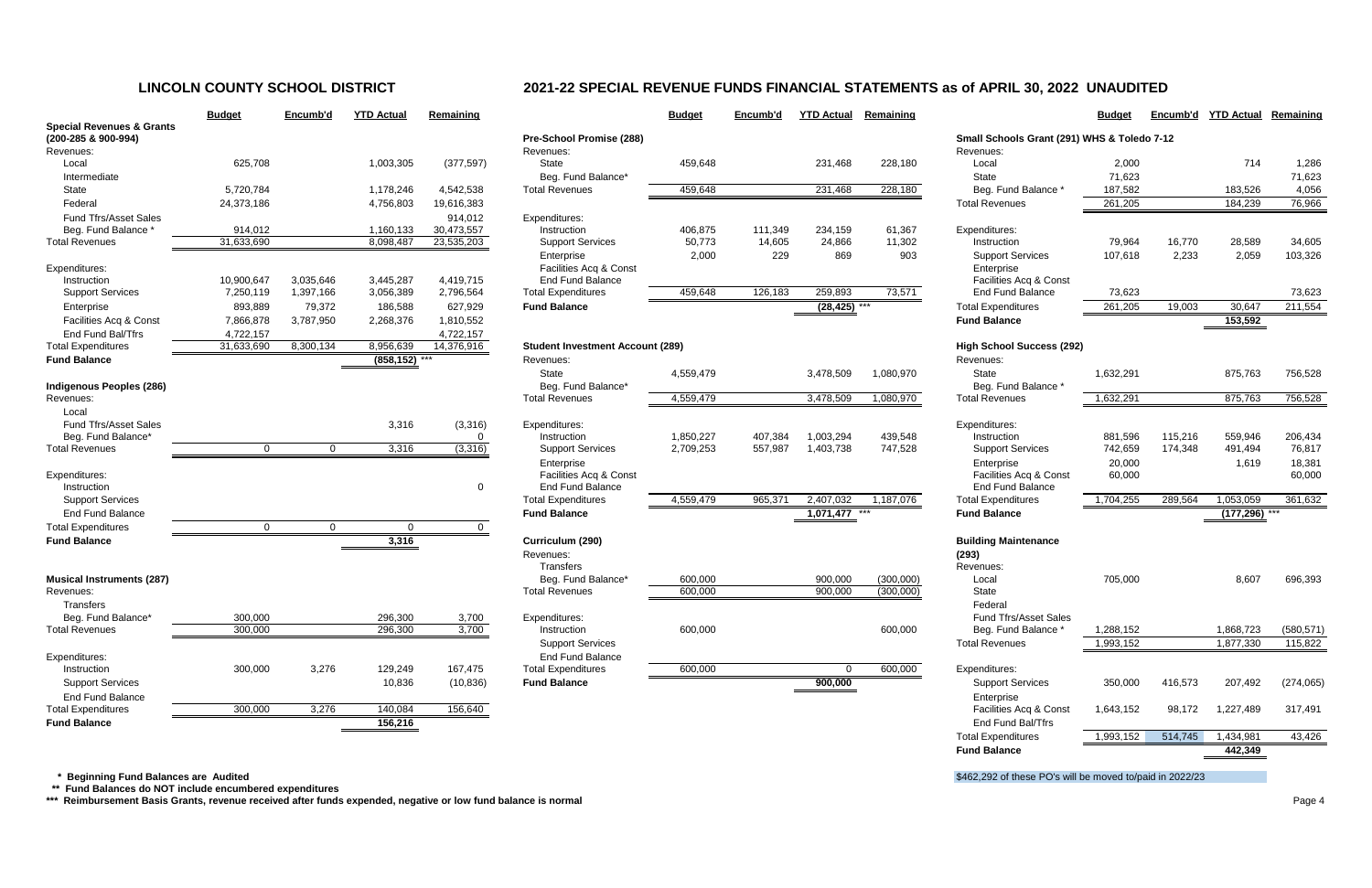**LINCOLN COUNTY SCHOOL DISTRICT 2021-22 SPECIAL REVENUE FUNDS FINANCIAL STATEMENTS as of APRIL 30, 2022 UNAUDITED**

|                                        | <b>Budget</b> | Encumb'd  | <b>YTD Actual</b> | Remaining   |                                              | <b>Budget</b>        | Encumb'd | <b>YTD Actual</b>    | Remaining               |                                                    | <b>Budget</b>          | Encumb'd | <b>YTD Actual</b> | Remaining            |
|----------------------------------------|---------------|-----------|-------------------|-------------|----------------------------------------------|----------------------|----------|----------------------|-------------------------|----------------------------------------------------|------------------------|----------|-------------------|----------------------|
| Food Services (294)                    |               |           |                   |             | <b>Vehicle Replacement (299)</b>             |                      |          |                      |                         | <b>Future Property Purchases Reserve (420)</b>     |                        |          |                   |                      |
| Revenues:                              |               |           |                   |             | Revenues:                                    |                      |          |                      |                         | Revenues:                                          |                        |          |                   |                      |
| Local                                  | 135,050       |           | 55,112            | 79,938      | Local                                        | 83,000               |          | 512                  | 82,488                  | Local                                              |                        |          |                   |                      |
| State                                  | 120,000       |           | 68,579            | 51,421      | Sale of Assets                               |                      |          | 16,900               | (16,900)                | Fund Tfrs/Asset Sales                              | 5                      |          |                   |                      |
| Federal                                | 4,559,937     |           | 1,928,069         | 2,631,868   | Beg. Fund Balance *                          | 93,115               |          | 111,820              | (18, 705)               | Beg. Fund Balance                                  |                        |          |                   |                      |
| Beg. Fund Balance                      | 800,000       |           | 1,138,448         | (338, 448)  | <b>Total Revenues</b>                        | 176,115              |          | 129,232              | 46,883                  | <b>Total Revenues</b>                              | 5                      |          |                   |                      |
| <b>Total Revenues</b>                  | 5,614,987     |           | 3,190,209         | 2,424,778   |                                              |                      |          |                      |                         |                                                    |                        |          |                   |                      |
|                                        |               |           |                   |             | Expenditures:                                |                      |          |                      |                         | Expenditures:                                      |                        |          |                   |                      |
| Expenditures:                          |               |           |                   |             | <b>Support Services</b>                      | 176,115              |          | 37,798               | 138,317                 | Facilities Acq & Const                             | 5                      |          |                   |                      |
| <b>Support Services</b>                | 107,181       | 22,811    | 97,008            | (12, 638)   | End Fund Balance                             |                      |          |                      |                         | <b>End Fund Balance</b>                            |                        |          |                   |                      |
| Enterprise                             | 4,857,806     | 2,651,838 | 1,698,772         | 507,196     | <b>Total Expenditures</b>                    | 176,115              |          | 37,798               | 138,317                 | <b>Total Expenditures</b>                          | 5                      |          |                   |                      |
| Facilities Acq & Const                 | 400,000       |           |                   | 400,000     | <b>Fund Balance</b>                          |                      |          | 91,434               |                         | <b>Fund Balance</b>                                |                        |          |                   |                      |
| <b>End Fund Balance</b>                | 250,000       |           |                   | 250,000     |                                              |                      |          |                      |                         |                                                    |                        |          |                   |                      |
| <b>Total Expenditures</b>              | 5,614,987     | 2,674,649 | 1,795,781         | 1,144,557   |                                              |                      |          |                      |                         |                                                    |                        |          |                   |                      |
| <b>Fund Balance</b>                    |               |           | 1,394,428 **      |             | PERS Bonds Debt Service (320)                |                      |          |                      |                         | <b>Dental/Vision Self Insurance (610)</b>          |                        |          |                   |                      |
|                                        |               |           |                   |             | Revenues:                                    |                      |          |                      |                         | Revenues:                                          |                        |          |                   |                      |
| <b>Student Activities (295)</b>        |               |           |                   |             | Local                                        | 6,473,996            |          | 4,274,551            | 2,199,445               | Local                                              | 951,000                |          | 663,699           | 287,301              |
| Revenues:                              |               |           |                   |             | Beg. Fund Balance                            | 9,471,819            |          | 9,256,643            | 215,176                 | Beg. Fund Balance *                                | 805,800                |          | 929,070           | (123, 270)           |
| Local                                  | 1,300,000     |           | 623,326           | 676,674     | <b>Total Revenues</b>                        | 15,945,815           |          | 13,531,194           | 2,414,621               | <b>Total Revenues</b>                              | 1,756,800              |          | 1,592,769         | 164,031              |
| Beg. Fund Balance *                    | 737,000       |           | 1,039,356         | (302, 356)  |                                              |                      |          |                      |                         |                                                    |                        |          |                   |                      |
| <b>Total Revenues</b>                  | 2,037,000     |           | 1,662,681         | 374,319     | Expenditures:                                |                      |          |                      |                         | Expenditures:                                      |                        |          |                   |                      |
|                                        |               |           |                   |             | Debt Service                                 | 5,566,885            |          | 775,943              | 4,790,942               | <b>Support Services</b>                            | 1,114,530              |          | 683,989           | 430,541              |
| Expenditures:                          |               |           |                   |             | <b>End Fund Balance</b>                      | 10,378,930           |          |                      | 10,378,930              | <b>End Fund Balance</b>                            | 642,270                |          |                   | 642,270              |
| Instruction                            | 1,232,000     | 92,381    | 619,585           | 520,034     | <b>Total Expenditures</b>                    | 15,945,815           |          | 775,943              | 15,169,872              | <b>Total Expenditures</b>                          | 1,756,800              |          | 683,989           | 1,072,811            |
| <b>Support Services</b>                | 85,000        | 308       | 14,978            | 69,714      | <b>Fund Balance</b>                          |                      |          | 12,755,251           |                         | <b>Fund Balance</b>                                |                        |          | 908,780           |                      |
| Enterprise                             | 20000         |           | 34,535            | (14, 535)   |                                              |                      |          |                      |                         |                                                    |                        |          |                   |                      |
| <b>End Fund Balance</b>                | 700,000       |           |                   | 700,000     |                                              |                      |          |                      |                         |                                                    |                        |          |                   |                      |
| <b>Total Expenditures</b>              | 2,037,000     | 92,689    | 669,098           | 1,275,213   |                                              |                      |          |                      |                         |                                                    |                        |          |                   |                      |
| <b>Fund Balance</b>                    |               |           | 993,583           |             | GO Bonds Debt Service (330 & 331)            |                      |          |                      |                         | <b>District Medical Group HRA (620)</b>            |                        |          |                   |                      |
|                                        |               |           |                   |             | Revenues:                                    |                      |          |                      |                         | Revenues:                                          |                        |          |                   |                      |
| <b>Outdoor School for All (296)</b>    |               |           |                   |             | Local                                        | 5,946,430            |          | 5,699,871            | 246,559                 | Local                                              | 766,500                |          | 518,252           | 248,248              |
| Revenues:                              |               |           |                   |             | <b>Intermediate Sources</b>                  | 1,435,955            |          | 1,063                | 1,434,892               | Beg. Fund Balance                                  | 1,095,565              |          | 1,091,573         | 3,992                |
| State                                  | 147,533       |           |                   | 147,533     | State                                        |                      |          | 9,136                | (9, 136)                | <b>Total Revenues</b>                              | 1,862,065              |          | 1,609,825         | 252,240              |
| <b>Total Revenues</b>                  | 147,533       |           | $\overline{0}$    | 147,533     | Beg. Fund Balance *                          |                      |          | 1,775,707            | (1,775,707)             |                                                    |                        |          |                   |                      |
|                                        |               |           |                   |             | <b>Total Revenues</b>                        | 7,382,385            |          | 7,485,777            | (103, 392)              | Expenditures:                                      |                        |          |                   |                      |
|                                        |               |           |                   |             |                                              |                      |          |                      |                         |                                                    |                        |          |                   |                      |
| Expenditures:                          | 147,533       |           |                   |             |                                              |                      |          |                      |                         | <b>Support Services</b><br><b>End Fund Balance</b> | 583,400                | 21,951   | 234,796           | 326,653<br>1,278,665 |
| Instruction<br><b>Support Services</b> |               | 72,345    | 24,335            | 50,853      | Expenditures:<br>Debt Service                | 6,053,353            |          | 725,600              | 5,327,753               | <b>Total Expenditures</b>                          | 1,278,665<br>1,862,065 | 21,951   | 234,796           | 1,605,318            |
| <b>Total Expenditures</b>              |               | 72,345    |                   |             | <b>End Fund Balance</b>                      |                      |          |                      |                         | <b>Fund Balance</b>                                |                        |          |                   |                      |
|                                        | 147,533       |           | 24,335            | 50,853      |                                              | 1,329,032            |          |                      | 1,329,032               |                                                    |                        |          | 1,375,030         |                      |
| <b>Fund Balance</b>                    |               |           | $(24, 335)$ ***   |             | <b>Total Expenditures</b>                    | 7,382,385            |          | 725,600              | 6,656,785               |                                                    |                        |          |                   |                      |
|                                        |               |           |                   |             | <b>Fund Balance</b>                          |                      |          | 6,760,177            |                         |                                                    |                        |          |                   |                      |
| Technology (298)                       |               |           |                   |             |                                              |                      |          |                      |                         |                                                    |                        |          |                   |                      |
| Revenues:                              |               |           |                   |             | <b>Capital Construction Fund (405)</b>       |                      |          |                      |                         |                                                    |                        |          |                   |                      |
| Local                                  | 500,095       |           | 82,611            | 417,484     | Revenues:                                    |                      |          |                      |                         |                                                    |                        |          |                   |                      |
| Local - Tech Fees                      |               |           | 30,345            | (30, 345)   | Local                                        | 490,000              |          | 564,787              | (74, 787)               |                                                    |                        |          |                   |                      |
| <b>Transfers</b><br>Beg. Fund Balance* | 841,675       |           | 964,836           | $\mathbf 0$ | Beg. Fund Balance *<br><b>Total Revenues</b> | 720,000<br>1,210,000 |          | 982,243<br>1,547,031 | (262, 243)<br>(337,031) |                                                    |                        |          |                   |                      |
|                                        |               |           |                   | (123, 161)  |                                              |                      |          |                      |                         |                                                    |                        |          |                   |                      |
| <b>Total Revenues</b>                  | 1,341,770     |           | 1,077,792         | 263,978     |                                              |                      |          |                      |                         |                                                    |                        |          |                   |                      |
|                                        |               |           |                   |             | Expenditures:                                |                      |          |                      |                         |                                                    |                        |          |                   |                      |
| Expenditures:                          |               |           |                   |             | <b>Support Services</b>                      |                      |          |                      |                         |                                                    |                        |          |                   |                      |
| Instruction                            | 52,500        |           |                   | 52,500      | Facilities Acq & Const                       | 1,210,000            | 72,247   | 72,933               | 1,064,820               |                                                    |                        |          |                   |                      |
| <b>Support Services</b>                | 852,680       | 100,416   | 327,501           | 424,763     | <b>End Fund Balance</b>                      |                      |          |                      |                         |                                                    |                        |          |                   |                      |
| <b>End Fund Balance</b>                | 436,590       |           |                   | 436,590     | <b>Total Expenditures</b>                    | 1,210,000            | 72,247   | 72,933               | 1,064,820               |                                                    |                        |          |                   |                      |
| <b>Total Expenditures</b>              | 1,341,770     | 100,416   | 327,501           | 913,853     | <b>Fund Balance</b>                          |                      |          | 1,474,097            |                         |                                                    |                        |          |                   |                      |

|                                     | <b>Budget</b>      | Encumb'd  | <b>YTD Actual</b> | Remaining  |                                        | <b>Budget</b> | Encumb'd | <b>YTD Actual</b> | Remaining   |
|-------------------------------------|--------------------|-----------|-------------------|------------|----------------------------------------|---------------|----------|-------------------|-------------|
| Food Services (294)                 |                    |           |                   |            | <b>Vehicle Replacement (299)</b>       |               |          |                   |             |
| Revenues:                           |                    |           |                   |            | Revenues:                              |               |          |                   |             |
| Local                               | 135,050            |           | 55,112            | 79,938     | Local                                  | 83,000        |          | 512               | 82,488      |
| <b>State</b>                        | 120,000            |           | 68,579            | 51,421     | Sale of Assets                         | 0             |          | 16,900            | (16,900)    |
| Federal                             | 4,559,937          |           | 1,928,069         | 2,631,868  | Beg. Fund Balance *                    | 93,115        |          | 111,820           | (18, 705)   |
| Beg. Fund Balance *                 | 800,000            |           | 1,138,448         | (338, 448) | <b>Total Revenues</b>                  | 176,115       |          | 129,232           | 46,883      |
| <b>Total Revenues</b>               | 5,614,987          |           | 3,190,209         | 2,424,778  |                                        |               |          |                   |             |
|                                     |                    |           |                   |            | Expenditures:                          |               |          |                   |             |
| Expenditures:                       |                    |           |                   |            | <b>Support Services</b>                | 176,115       |          | 37,798            | 138,317     |
| <b>Support Services</b>             | 107,181            | 22,811    | 97,008            | (12, 638)  | <b>End Fund Balance</b>                |               |          |                   |             |
| Enterprise                          | 4,857,806          | 2,651,838 | 1,698,772         | 507,196    | <b>Total Expenditures</b>              | 176,115       |          | 37,798            | 138,317     |
| Facilities Acq & Const              | 400,000            |           |                   | 400,000    | <b>Fund Balance</b>                    |               |          | 91,434            |             |
| <b>End Fund Balance</b>             | 250,000            |           |                   | 250,000    |                                        |               |          |                   |             |
| <b>Total Expenditures</b>           | 5,614,987          | 2,674,649 | 1,795,781         | 1,144,557  |                                        |               |          |                   |             |
|                                     |                    |           |                   |            |                                        |               |          |                   |             |
| <b>Fund Balance</b>                 |                    |           | 1,394,428         |            | PERS Bonds Debt Service (320)          |               |          |                   |             |
|                                     |                    |           |                   |            | Revenues:                              |               |          |                   |             |
| <b>Student Activities (295)</b>     |                    |           |                   |            | Local                                  | 6,473,996     |          | 4,274,551         | 2,199,445   |
| Revenues:                           |                    |           |                   |            | Beg. Fund Balance *                    | 9,471,819     |          | 9,256,643         | 215,176     |
| Local                               | 1,300,000          |           | 623,326           | 676,674    | <b>Total Revenues</b>                  | 15,945,815    |          | 13,531,194        | 2,414,621   |
| Beg. Fund Balance *                 | 737,000            |           | 1,039,356         | (302, 356) |                                        |               |          |                   |             |
| <b>Total Revenues</b>               | 2,037,000          |           | 1,662,681         | 374,319    | Expenditures:                          |               |          |                   |             |
|                                     |                    |           |                   |            | <b>Debt Service</b>                    | 5,566,885     |          | 775,943           | 4,790,942   |
| Expenditures:                       |                    |           |                   |            | <b>End Fund Balance</b>                | 10,378,930    |          |                   | 10,378,930  |
| Instruction                         | 1,232,000          | 92,381    | 619,585           | 520,034    | <b>Total Expenditures</b>              | 15,945,815    |          | 775,943           | 15,169,872  |
| <b>Support Services</b>             | 85,000             | 308       | 14,978            | 69,714     | <b>Fund Balance</b>                    |               |          | 12,755,251        |             |
| Enterprise                          | 20000              |           | 34,535            | (14, 535)  |                                        |               |          |                   |             |
| <b>End Fund Balance</b>             | 700,000            |           |                   | 700,000    |                                        |               |          |                   |             |
| <b>Total Expenditures</b>           | 2,037,000          | 92,689    | 669,098           | 1,275,213  |                                        |               |          |                   |             |
| <b>Fund Balance</b>                 |                    |           | 993,583           |            | GO Bonds Debt Service (330 & 331)      |               |          |                   |             |
|                                     |                    |           |                   |            | Revenues:                              |               |          |                   |             |
| <b>Outdoor School for All (296)</b> |                    |           |                   |            | Local                                  | 5,946,430     |          | 5,699,871         | 246,559     |
| Revenues:                           |                    |           |                   |            | Intermediate Sources                   |               |          |                   | 1,434,892   |
| <b>State</b>                        | 147,533            |           |                   | 147,533    | <b>State</b>                           | 1,435,955     |          | 1,063<br>9,136    |             |
|                                     |                    |           |                   |            |                                        |               |          |                   | (9, 136)    |
| <b>Total Revenues</b>               | 147,533            |           | $\mathbf 0$       | 147,533    | Beg. Fund Balance *                    |               |          | 1,775,707         | (1,775,707) |
|                                     |                    |           |                   |            | <b>Total Revenues</b>                  | 7,382,385     |          | 7,485,777         | (103, 392)  |
| Expenditures:                       |                    |           |                   |            |                                        |               |          |                   |             |
| Instruction                         | 147,533            | 72,345    | 24,335            | 50,853     | Expenditures:                          |               |          |                   |             |
| <b>Support Services</b>             |                    |           |                   |            | <b>Debt Service</b>                    | 6,053,353     |          | 725,600           | 5,327,753   |
| <b>Total Expenditures</b>           | 147,533            | 72,345    | 24,335            | 50,853     | End Fund Balance                       | 1,329,032     |          |                   | 1,329,032   |
| <b>Fund Balance</b>                 |                    |           | (24, 335)         | $***$      | <b>Total Expenditures</b>              | 7,382,385     |          | 725,600           | 6,656,785   |
|                                     |                    |           |                   |            | <b>Fund Balance</b>                    |               |          | 6,760,177         |             |
| Technology (298)                    |                    |           |                   |            |                                        |               |          |                   |             |
| Revenues:                           |                    |           |                   |            | <b>Capital Construction Fund (405)</b> |               |          |                   |             |
| Local                               | 500,095            |           | 82,611            | 417,484    | Revenues:                              |               |          |                   |             |
| Local - Tech Fees                   |                    |           | 30,345            | (30, 345)  | Local                                  | 490,000       |          | 564,787           | (74, 787)   |
| <b>Transfers</b>                    |                    |           |                   | 0          | Beg. Fund Balance *                    | 720,000       |          | 982,243           | (262, 243)  |
| Beg. Fund Balance*                  | 841,675            |           | 964,836           | (123, 161) | <b>Total Revenues</b>                  | 1,210,000     |          | 1,547,031         | (337, 031)  |
| <b>Total Revenues</b>               | 1,341,770          |           | 1,077,792         | 263,978    |                                        |               |          |                   |             |
|                                     |                    |           |                   |            | Expenditures:                          |               |          |                   |             |
| Expenditures:                       |                    |           |                   |            | <b>Support Services</b>                |               |          |                   |             |
| Instruction                         | 52,500             |           |                   | 52,500     | Facilities Acq & Const                 | 1,210,000     | 72,247   | 72,933            | 1,064,820   |
| <b>Support Services</b>             |                    |           |                   | 424,763    | <b>End Fund Balance</b>                |               |          |                   |             |
| <b>End Fund Balance</b>             | 852,680<br>436,590 | 100,416   | 327,501           |            |                                        |               | 72,247   | 72,933            | 1,064,820   |
|                                     |                    |           |                   | 436,590    | <b>Total Expenditures</b>              | 1,210,000     |          |                   |             |
| <b>Total Expenditures</b>           | 1,341,770          | 100,416   | 327,501           | 913,853    | <b>Fund Balance</b>                    |               |          | 1,474,097         |             |
| <b>Fund Balance</b>                 |                    |           | 750,291           |            |                                        |               |          |                   |             |

 **\* Beginning Fund Balances are Audited**

 **\*\* Fund Balances do NOT include encumbered expenditures**

\*\*\* Reimbursement Basis Grants, revenue received after funds expended, negative or low fund balance is normal **Page 1000 and the expended of the second after funds expended, negative or low fund balance is normal <b>Page 100** 

| rs/Asset Sales<br>nd Balance *   | 5 | 5 |
|----------------------------------|---|---|
| nues                             |   | 5 |
|                                  |   |   |
| S.<br>s Acq & Const<br>d Balance | 5 | 5 |
| ditures                          | 5 | 5 |
| ıce                              |   |   |

| ıce            |           | 908,780   |           |
|----------------|-----------|-----------|-----------|
| ditures        | 1,756,800 | 683,989   | 1,072,811 |
| nd Balance     | 642,270   |           | 642,270   |
| s:<br>Services | 1,114,530 | 683.989   | 430,541   |
|                |           |           |           |
| iues           | 1,756,800 | 1,592,769 | 164,031   |
| nd Balance *   | 805,800   | 929,070   | (123,270) |
|                | 951,000   | 663,699   | 287,301   |
|                |           |           |           |

| ıce        |           |        | 1,375,030 |           |
|------------|-----------|--------|-----------|-----------|
| ditures    | 1,862,065 | 21,951 | 234,796   | 1,605,318 |
| nd Balance | 1,278,665 |        |           | 1,278,665 |
| Services   | 583,400   | 21,951 | 234,796   | 326,653   |
| s:         |           |        |           |           |
| iues       | 1,862,065 |        | 1,609,825 | 252,240   |
| nd Balance | 1,095,565 |        | 1,091,573 | 3,992     |
|            | 766,500   |        | 518,252   | 248,248   |
|            |           |        |           |           |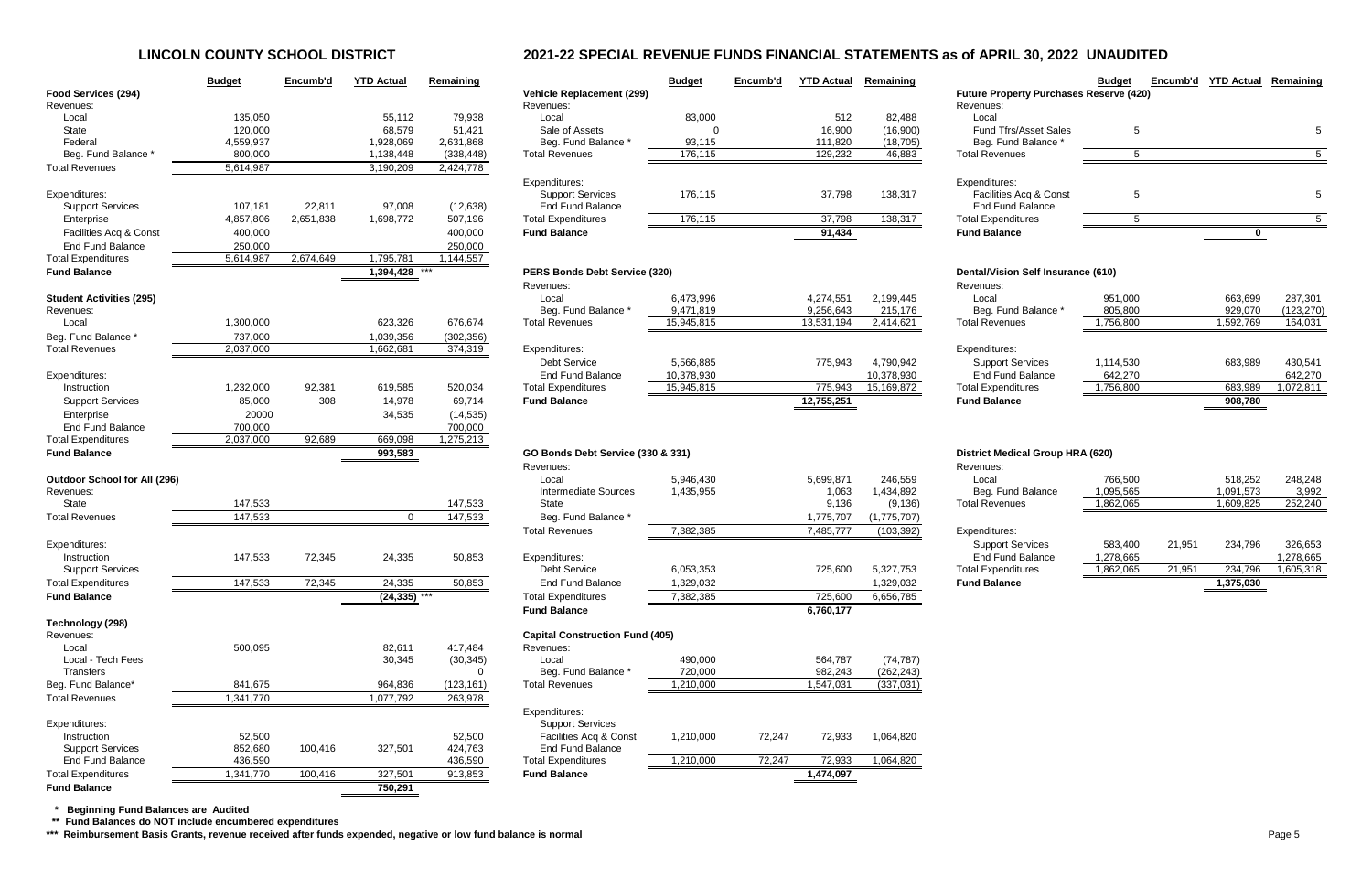## **LINCOLN COUNTY SCHOOL DISTRICT Bills & Claims Over \$10,000 2021-2022 Fiscal Year April 2022**

| Date      | Payee                                | <b>Description</b>                          | Amount       |
|-----------|--------------------------------------|---------------------------------------------|--------------|
| 4/1/2022  | <b>WAXIE</b>                         | SUPPLIES - VARIOUS LOCATIONS                | \$15,103.73  |
| 4/1/2022  | <b>GLAS ARCHITECTS</b>               | YVE GYM DESIGN                              | \$17,407.80  |
| 4/1/2022  | DSL BUILDERS, LLC                    | YVE GYM CONSTRUCTION                        | \$180,332.89 |
| 4/8/2022  | MID VALLEY BASEBALL UMPIRE ASSOC.    | HIGH SCHOOL ATHLETICS                       | \$12,869.25  |
| 4/15/2022 | SODEXO, INC & AFFILIATES (CAFE)      | MONTHLY CONTRACT SERVICES                   | \$176,427.47 |
| 4/15/2022 | MOOIMAN, LAURA                       | PROFESSIONAL DEVELOPMENT - PBIS             | \$72,844.00  |
| 4/15/2022 | ESS WEST, LLC                        | <b>SUBSTITUTES</b>                          | \$58,814.71  |
| 4/15/2022 | DSL BUILDERS, LLC                    | YVE GYM CONSTRUCTION                        | \$208,951.79 |
| 4/15/2022 | DIGITAL INSURANCE LLC                | GROUP HRA CONSULTING - MANAGEMENT           | \$32,400.00  |
| 4/22/2022 | SODEXO, INC & AFFILIATES (CAFE)      | MONTHLY CONTRACT SERVICES                   | \$24,785.31  |
| 4/22/2022 | LATHAM CENTERS, INC.                 | SPECIAL ED TUITION - OUT OF DIST PLACEMENT  | \$23,723.99  |
| 4/22/2022 | KELLER SUPPLY COMPANY                | TAHS BOILER REPLACEMENT                     | \$20,032.83  |
| 4/29/2022 | OVERGRAD                             | <b>HS SUCCESS - OVERGRAD SOFTWARE</b>       | \$20,586.21  |
| 4/29/2022 | <b>GLAS ARCHITECTS</b>               | YVE GYM DESIGN                              | \$10,417.55  |
| 4/29/2022 | ESS WEST, LLC                        | <b>SUBSTITUTES</b>                          | \$28,255.67  |
| 4/30/2022 | AMAZON                               | SUPPLIES - VARIOUS LOCATIONS                | \$50,951.82  |
| 4/22/2022 | <b>AVID CENTER</b>                   | PROFESSIONAL DEVELOPMENT - SUMMER INSTITUTE | 37,625.00    |
| 4/15/2022 | <b>COMMUNITY SERVICES CONSORTIUM</b> | 2021-22 SSF PAYMENTS                        | 26,972.00    |
| 4/22/2022 | CONSOLIDATED SUPPLY CO               | TAHS BOILER REPLACEMENT                     | 63,129.90    |
| 4/22/2022 | EDDYVILLE CHARTER SCHOOL             | 2021-22 SSF PAYMENTS                        | 270,699.12   |
| 4/22/2022 | FIRST STUDENT, INC.                  | TRANSPORTATION - MARCH & ANNUAL WIFI FEES   | 469,019.56   |
| 4/22/2022 | <b>OMLID &amp; SWINNEY</b>           | SPRINKLER INSPECTION - VARIOUS LOCATIONS    | 13,039.00    |
| 4/15/2022 | <b>ROAD &amp; DRIVEWAY CO</b>        | <b>MAINTAIN BUS PARKING AREAS - VARIOUS</b> | 37,347.42    |
| 4/15/2022 | SILETZ VALLEY CHARTER SCHOOL         | 2021-22 SSF PAYMENTS                        | 170,502.00   |
| 4/22/2022 | SODEXO, INC & AFFILIATES (CUST)      | ADDITIONAL CONTRACT SERVICES                | 38,686.82    |